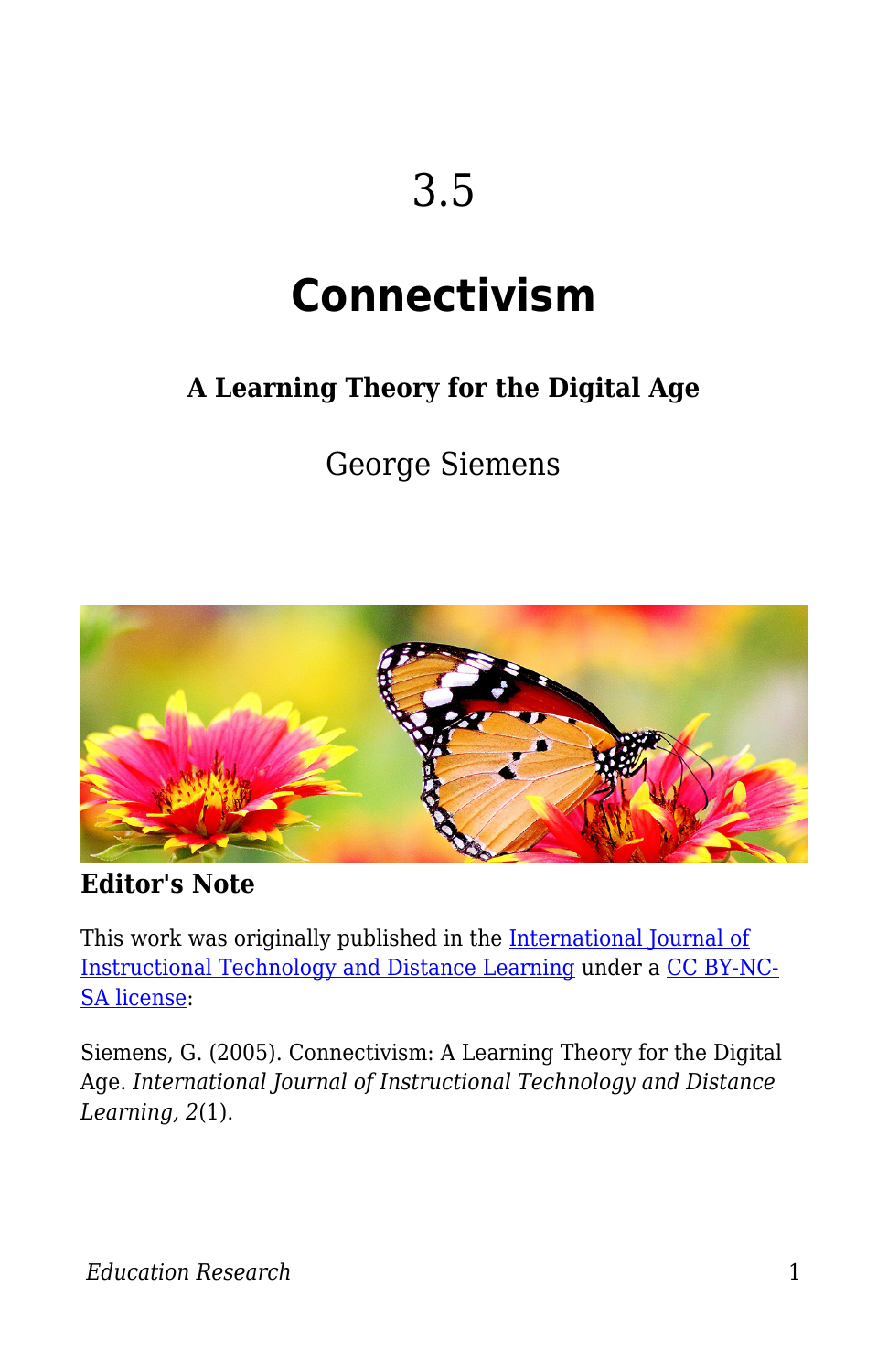#### **Learning Objectives**

- Recognize assumptions and tensions in historical definitions of learning;
- Consider the concept of Connectivism as an alternative theory describing learning that occurs via networks.

Behaviorism, cognitivism, and constructivism are the three broad learning theories most often utilized in the creation of instructional environments. These theories, however, were developed in a time when learning was not impacted through technology. Over the last twenty years, technology has reorganized how we live, how we communicate, and how we learn. Learning needs and theories that describe learning principles and processes, should be reflective of underlying social environments. Vaill emphasizes that "learning must be a way of being - an ongoing set of attitudes and actions by individuals and groups that they employ to try to keep abreast of the surprising, novel, messy, obtrusive, recurring events..." (1996, p.42).

Learners as little as forty years ago would complete the required schooling and enter a career that would often last a lifetime. Information development was slow. The life of knowledge was measured in decades. Today, these foundational principles have been altered. Knowledge is growing exponentially. In many fields the life of knowledge is now measured in months and years. Gonzalez (2004) describes the challenges of rapidly diminishing knowledge life:

"One of the most persuasive factors is the shrinking half-life of knowledge. The "half-life of knowledge" is the time span from when knowledge is gained to when it becomes obsolete. Half of what is known today was not known 10 years ago. The amount of knowledge in the world has doubled in the past 10 years and is doubling every 18 months according to the American Society of Training and Documentation (ASTD). To combat the shrinking half-life of knowledge, organizations have been forced to develop new methods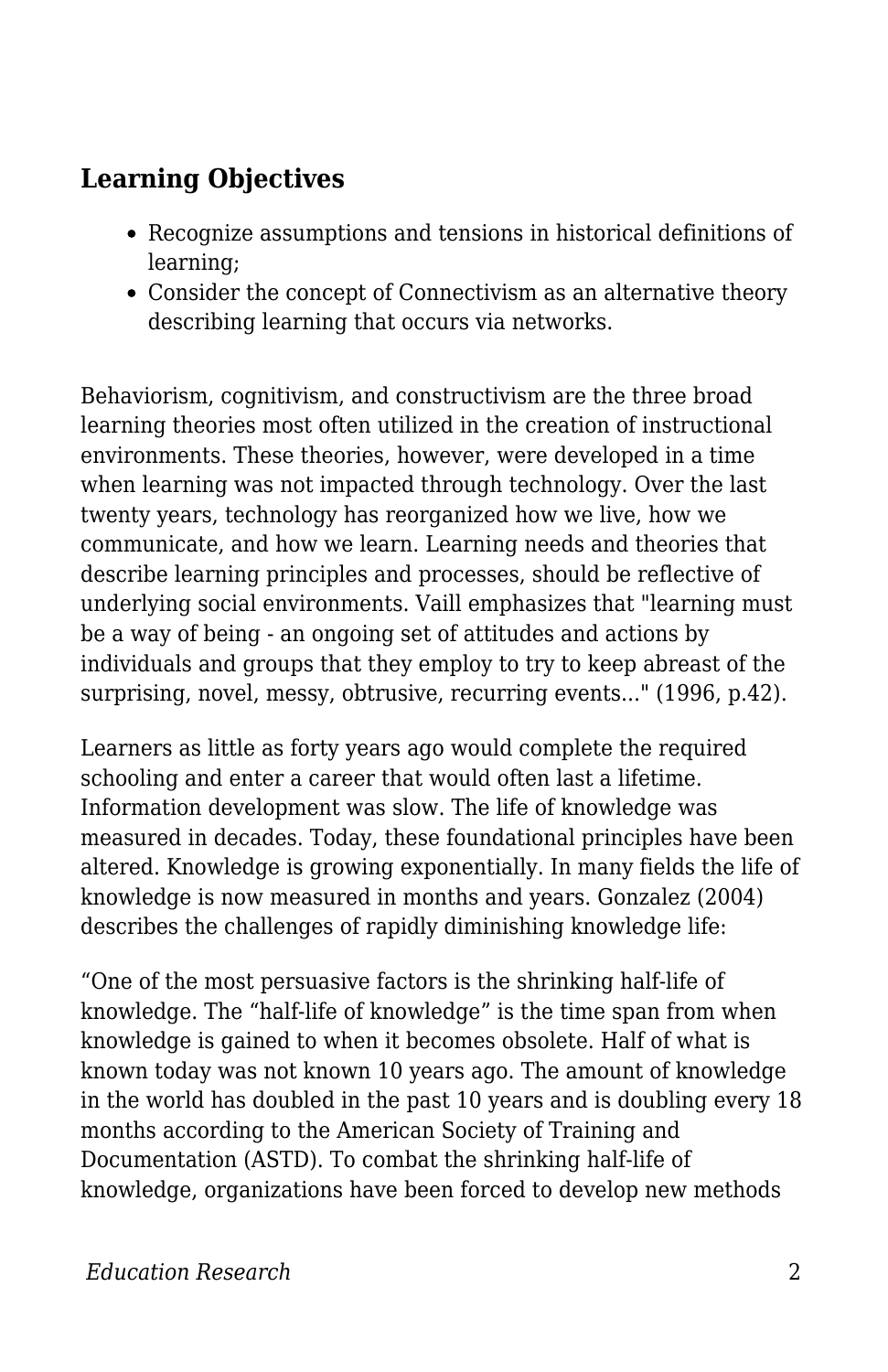of deploying instruction."

Some significant trends in learning:

- Many learners will move into a variety of different, possibly unrelated fields over the course of their lifetime.
- Informal learning is a significant aspect of our learning experience. Formal education no longer comprises the majority of our learning. Learning now occurs in a variety of ways – through communities of practice, personal networks, and through completion of work-related tasks.
- Learning is a continual process, lasting for a lifetime. Learning and work related activities are no longer separate. In many situations, they are the same.
- Technology is altering (rewiring) our brains. The tools we use define and shape our thinking.
- The organization and the individual are both learning organisms. Increased attention to knowledge management highlights the need for a theory that attempts to explain the link between individual and organizational learning.
- Many of the processes previously handled by learning theories (especially in cognitive information processing) can now be offloaded to, or supported by, technology.
- Know-how and know-what is being supplemented with knowwhere (the understanding of where to find knowledge needed).

## **Background**

Driscoll (2000) defines learning as "a persisting change in human performance or performance potential…[which] must come about as a result of the learner's experience and interaction with the world" (p.11). This definition encompasses many of the attributes commonly associated with behaviorism, cognitivism, and constructivism – namely, learning as a lasting changed state (emotional, mental, physiological (i.e. skills)) brought about as a result of experiences and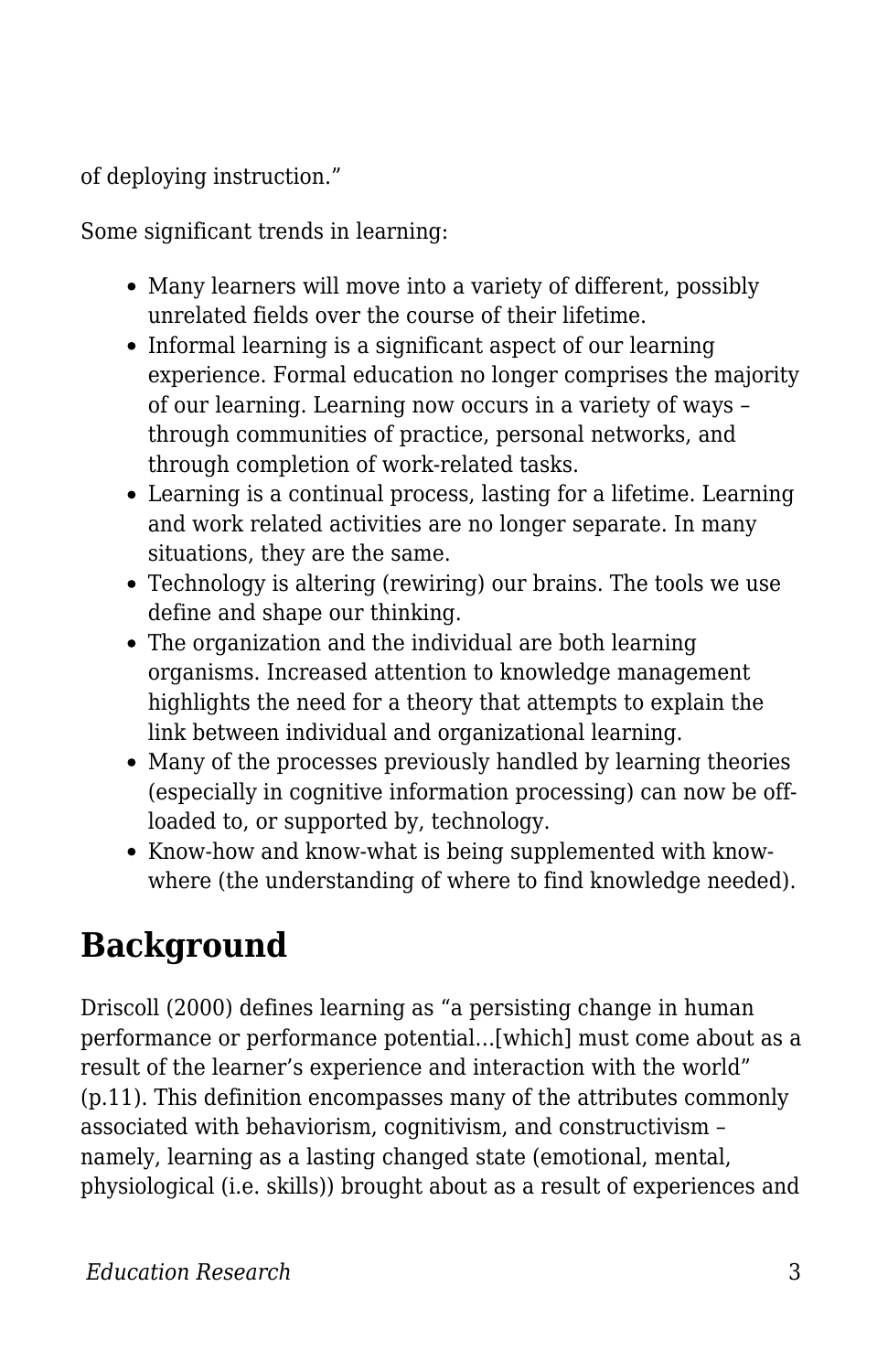interactions with content or other people.

Driscoll (2000, p14-17) explores some of the complexities of defining learning. Debate centers on:

- Valid sources of knowledge Do we gain knowledge through experiences? Is it innate (present at birth)? Do we acquire it through thinking and reasoning?
- Content of knowledge Is knowledge actually knowable? Is it directly knowable through human experience?
- The final consideration focuses on three epistemological traditions in relation to learning: Objectivism, Pragmatism, and Interpretivism
	- Objectivism (similar to behaviorism) states that reality is external and is objective, and knowledge is gained through experiences.
	- $\circ$  Pragmatism (similar to cognitivism) states that reality is interpreted, and knowledge is negotiated through experience and thinking.
	- $\circ$  Interpretivism (similar to constructivism) states that reality is internal, and knowledge is constructed.

All of these learning theories hold the notion that knowledge is an objective (or a state) that is attainable (if not already innate) through either reasoning or experiences. Behaviorism, cognitivism, and constructivism (built on the epistemological traditions) attempt to address how it is that a person learns.

Behaviorism states that learning is largely unknowable, that is, we can't possibly understand what goes on inside a person (the "black box theory"). Gredler (2001) expresses behaviorism as being comprised of several theories that make three assumptions about learning:

1. Observable behaviour is more important than understanding internal activities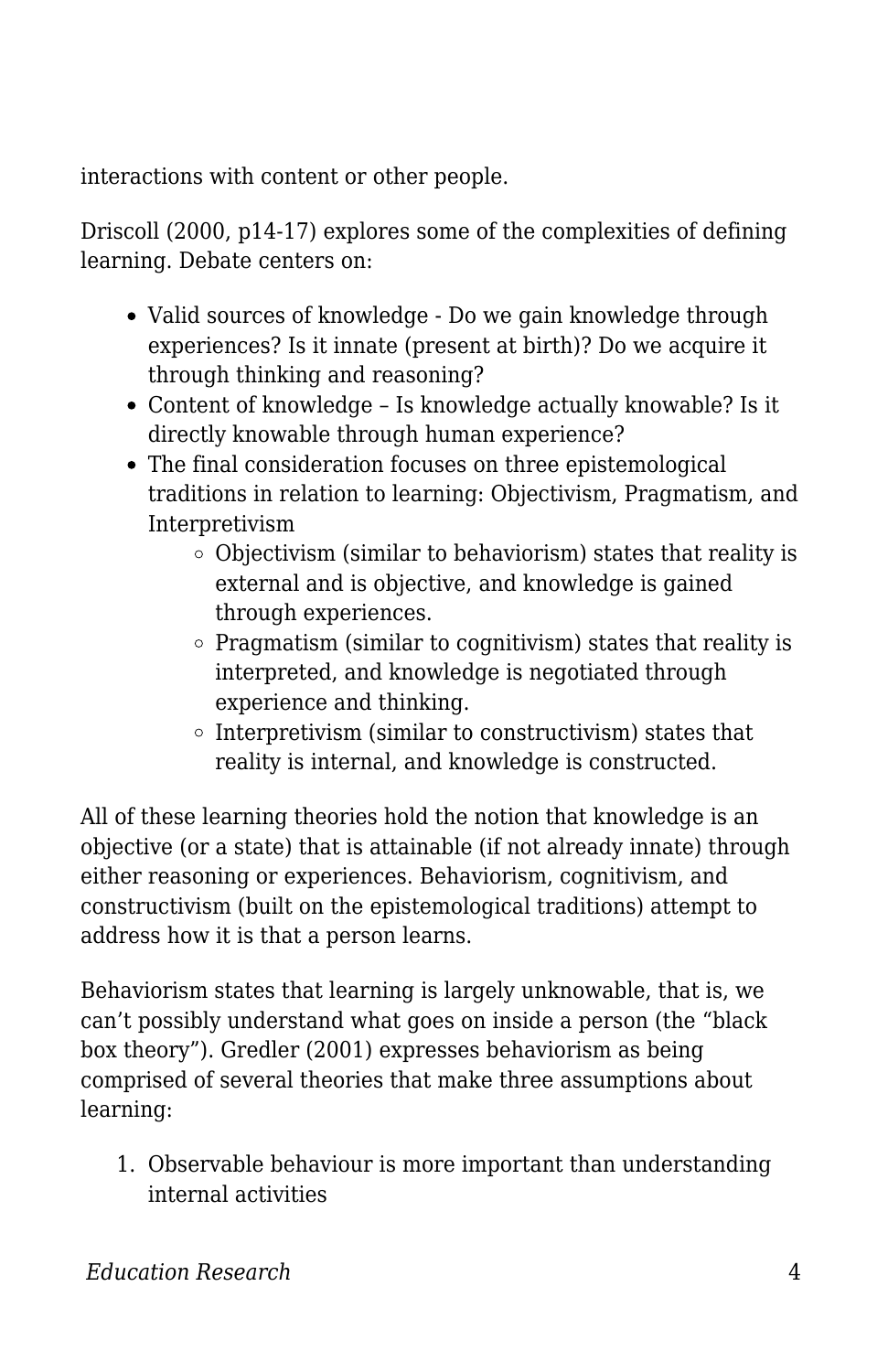- 2. Behaviour should be focused on simple elements: specific stimuli and responses
- 3. Learning is about behaviour change

Cognitivism often takes a computer information processing model. Learning is viewed as a process of inputs, managed in short term memory, and coded for long-term recall. Cindy Buell details this process: "In cognitive theories, knowledge is viewed as symbolic mental constructs in the learner's mind, and the learning process is the means by which these symbolic representations are committed to memory."

Constructivism suggests that learners create knowledge as they attempt to understand their experiences (Driscoll, 2000, p. 376). Behaviorism and cognitivism view knowledge as external to the learner and the learning process as the act of internalizing knowledge. Constructivism assumes that learners are not empty vessels to be filled with knowledge. Instead, learners are actively attempting to create meaning. Learners often select and pursue their own learning. Constructivist principles acknowledge that real-life learning is messy and complex. Classrooms which emulate the "fuzziness" of this learning will be more effective in preparing learners for life-long learning.

### **Limitations of Behaviorism, Cognitivism, and Constructivism**

A central tenet of most learning theories is that learning occurs inside a person. Even social constructivist views, which hold that learning is a socially enacted process, promotes the principality of the individual (and her/his physical presence – i.e. brain-based) in learning. These theories do not address learning that occurs outside of people (i.e. learning that is stored and manipulated by technology). They also fail to describe how learning happens within organizations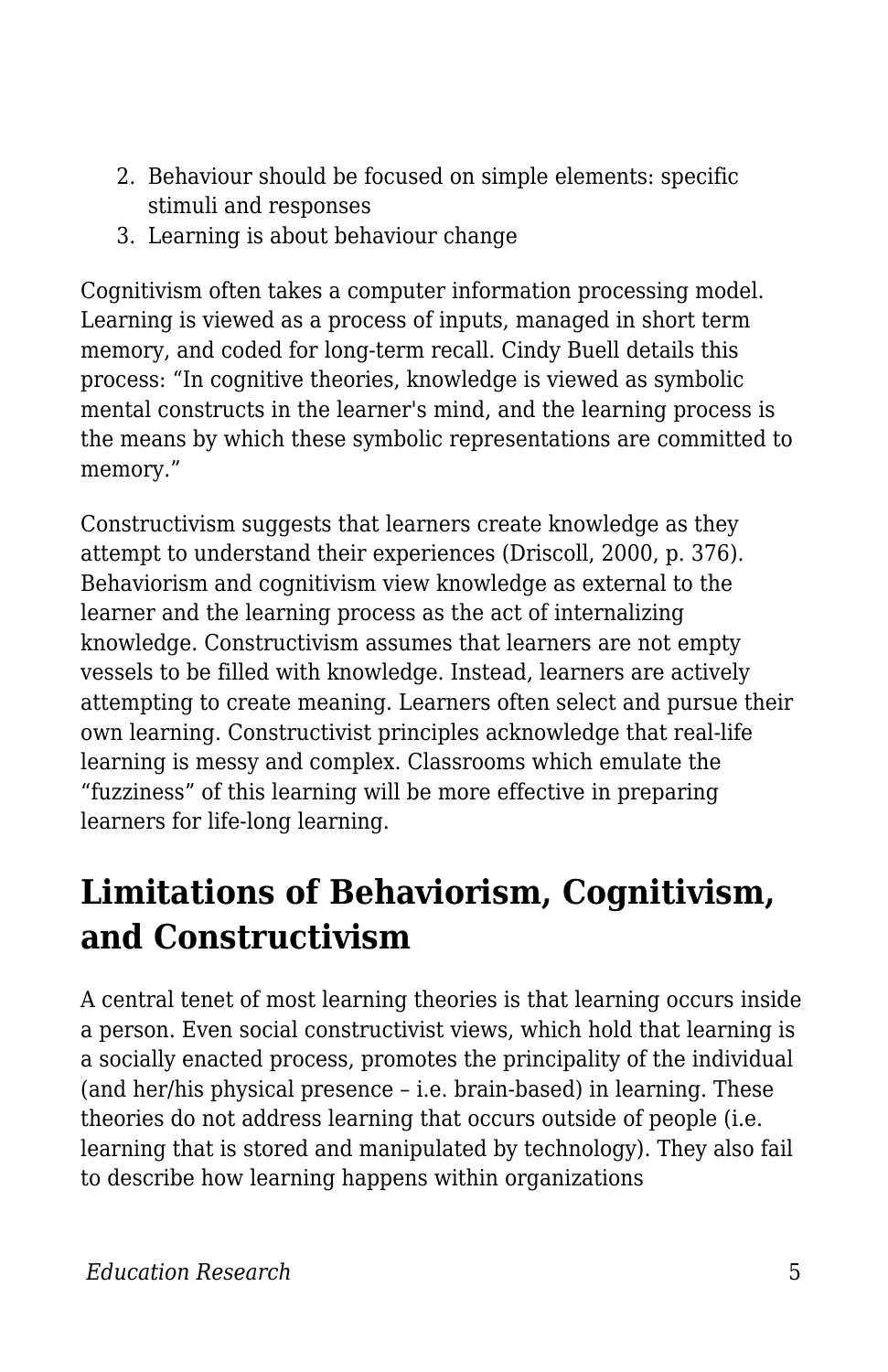Learning theories are concerned with the actual process of learning, not with the value of what is being learned. In a networked world, the very manner of information that we acquire is worth exploring. The need to evaluate the worthiness of learning something is a meta-skill that is applied before learning itself begins. When knowledge is subject to paucity, the process of assessing worthiness is assumed to be intrinsic to learning. When knowledge is abundant, the rapid evaluation of knowledge is important. Additional concerns arise from the rapid increase in information. In today's environment, action is often needed without personal learning – that is, we need to act by drawing information outside of our primary knowledge. The ability to synthesize and recognize connections and patterns is a valuable skill.

Many important questions are raised when established learning theories are seen through technology. The natural attempt of theorists is to continue to revise and evolve theories as conditions change. At some point, however, the underlying conditions have altered so significantly, that further modification is no longer sensible. An entirely new approach is needed.

Some questions to explore in relation to learning theories and the impact of technology and new sciences (chaos and networks) on learning:

- How are learning theories impacted when knowledge is no longer acquired in the linear manner?
- What adjustments need to made with learning theories when technology performs many of the cognitive operations previously performed by learners (information storage and retrieval).
- How can we continue to stay current in a rapidly evolving information ecology?
- How do learning theories address moments where performance is needed in the absence of complete understanding?
- What is the impact of networks and complexity theories on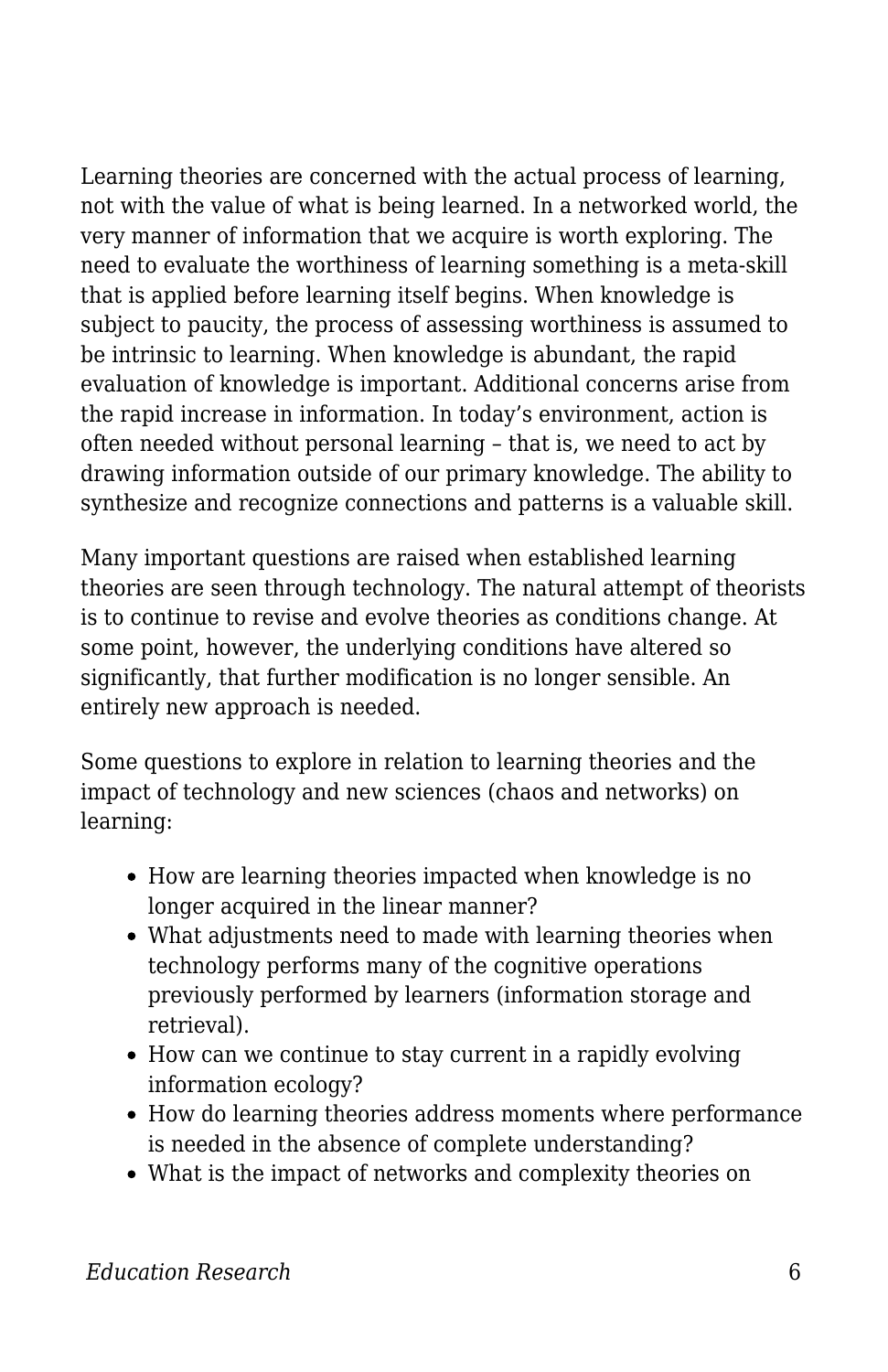learning?

- What is the impact of chaos as a complex pattern recognition process on learning?
- With increased recognition of interconnections in differing fields of knowledge, how are systems and ecology theories perceived in light of learning tasks?

### **An Alternative Theory**

Including technology and connection making as learning activities begins to move learning theories into a digital age. We can no longer personally experience and acquire learning that we need to act. We derive our competence from forming connections. Karen Stephenson states:

"Experience has long been considered the best teacher of knowledge. Since we cannot experience everything, other people's experiences, and hence other people, become the surrogate for knowledge. 'I store my knowledge in my friends' is an axiom for collecting knowledge through collecting people (undated)."

Chaos is a new reality for knowledge workers. ScienceWeek (2004) quotes Nigel Calder's definition that chaos is "a cryptic form of order". Chaos is the breakdown of predictability, evidenced in complicated arrangements that initially defy order. Unlike constructivism, which states that learners attempt to foster understanding by meaning making tasks, chaos states that the meaning exists – the learner's challenge is to recognize the patterns which appear to be hidden. Meaning-making and forming connections between specialized communities are important activities.

Chaos, as a science, recognizes the connection of everything to everything. Gleick (1987) states: "In weather, for example, this translates into what is only half-jokingly known as the Butterfly Effect – the notion that a butterfly stirring the air today in Peking can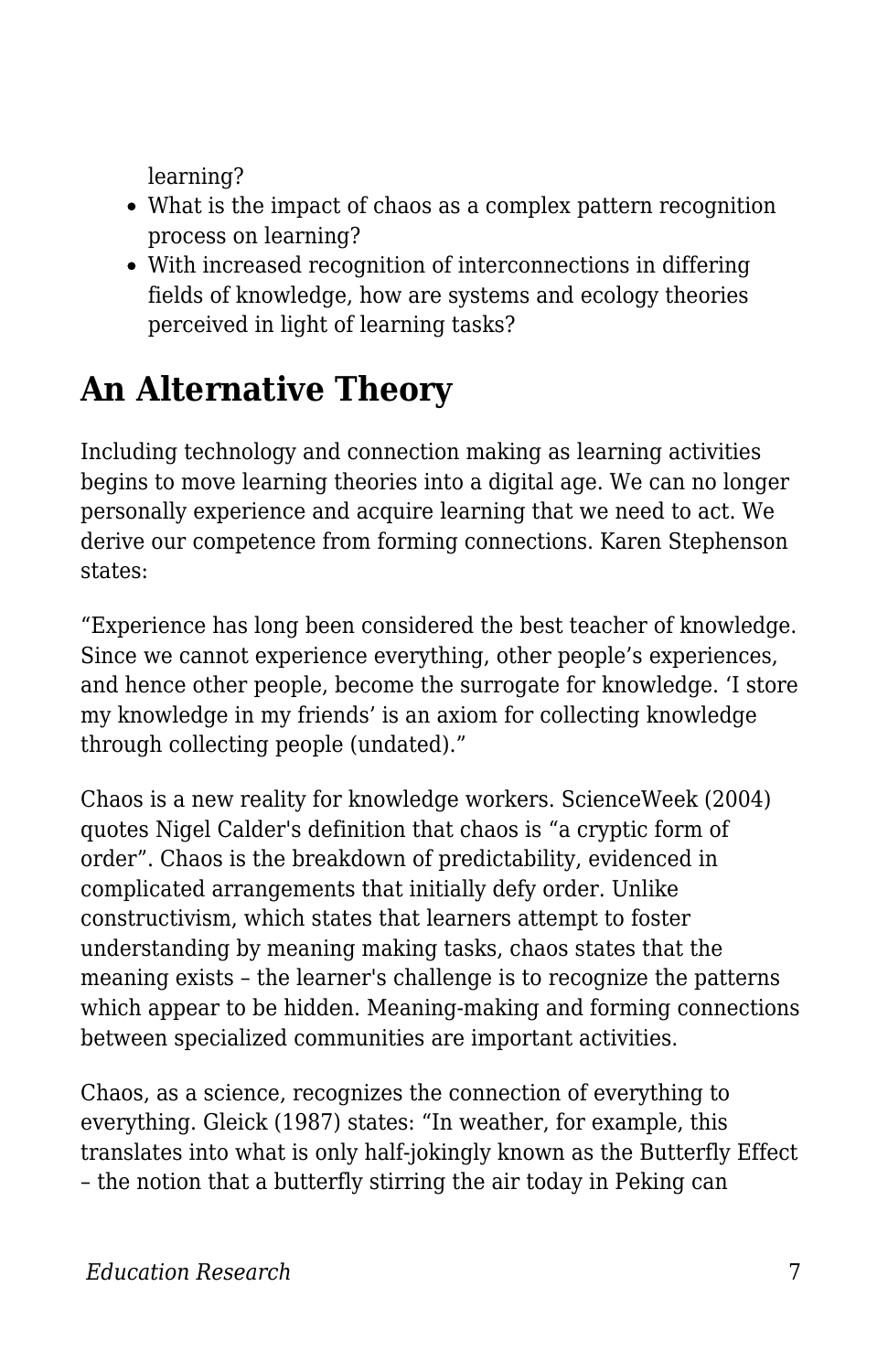transform storm systems next month in New York" (p. 8). This analogy highlights a real challenge: "sensitive dependence on initial conditions" profoundly impacts what we learn and how we act based on our learning. Decision making is indicative of this. If the underlying conditions used to make decisions change, the decision itself is no longer as correct as it was at the time it was made. The ability to recognize and adjust to pattern shifts is a key learning task.

Luis Mateus Rocha (1998) defines self-organization as the "spontaneous formation of well organized structures, patterns, or behaviors, from random initial conditions." (p.3). Learning, as a selforganizing process requires that the system (personal or organizational learning systems) "be informationally open, that is, for it to be able to classify its own interaction with an environment, it must be able to change its structure…" (p.4). Wiley and Edwards acknowledge the importance of self-organization as a learning process: "Jacobs argues that communities self-organize is a manner similar to social insects: instead of thousands of ants crossing each other's pheromone trails and changing their behavior accordingly, thousands of humans pass each other on the sidewalk and change their behavior accordingly.". Self-organization on a personal level is a micro-process of the larger self-organizing knowledge constructs created within corporate or institutional environments. The capacity to form connections between sources of information, and thereby create useful information patterns, is required to learn in our knowledge economy.

### **Networks, Small Worlds, Weak Ties**

A network can simply be defined as connections between entities. Computer networks, power grids, and social networks all function on the simple principle that people, groups, systems, nodes, entities can be connected to create an integrated whole. Alterations within the network have ripple effects on the whole.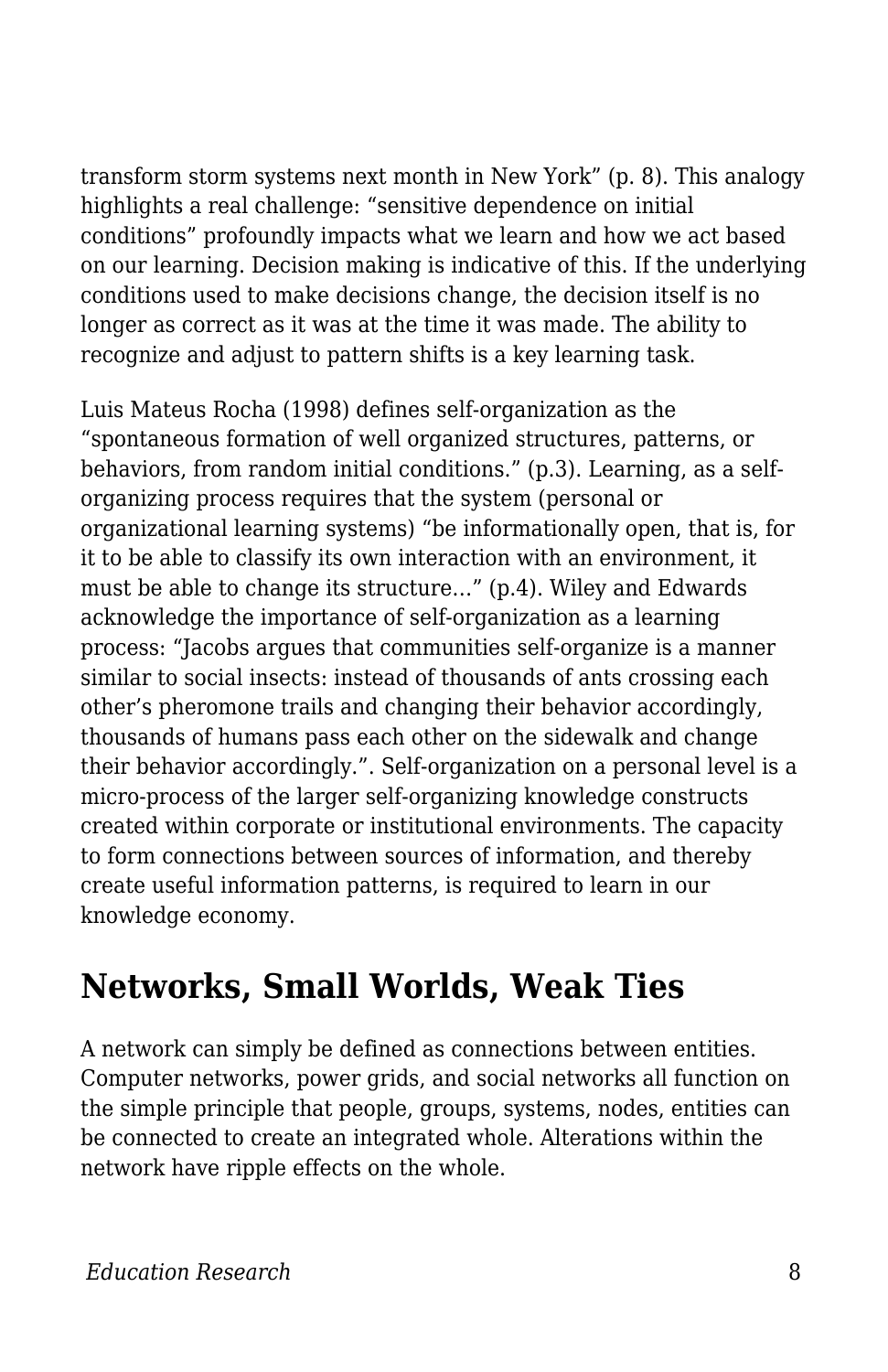Albert-László Barabási states that "nodes always compete for connections because links represent survival in an interconnected world" (2002, p.106). This competition is largely dulled within a personal learning network, but the placing of value on certain nodes over others is a reality. Nodes that successfully acquire greater profile will be more successful at acquiring additional connections. In a learning sense, the likelihood that a concept of learning will be linked depends on how well it is currently linked. Nodes (can be fields, ideas, communities) that specialize and gain recognition for their expertise have greater chances of recognition, thus resulting in crosspollination of learning communities.

Weak ties are links or bridges that allow short connections between information. Our small world networks are generally populated with people whose interests and knowledge are similar to ours. Finding a new job, as an example, often occurs through weak ties. This principle has great merit in the notion of serendipity, innovation, and creativity. Connections between disparate ideas and fields can create new innovations.

### **Connectivism**

Connectivism is the integration of principles explored by chaos, network, and complexity and self-organization theories. Learning is a process that occurs within nebulous environments of shifting core elements – not entirely under the control of the individual. Learning (defined as actionable knowledge) can reside outside of ourselves (within an organization or a database), is focused on connecting specialized information sets, and the connections that enable us to learn more are more important than our current state of knowing.

Connectivism is driven by the understanding that decisions are based on rapidly altering foundations. New information is continually being acquired. The ability to draw distinctions between important and unimportant information is vital. The ability to recognize when new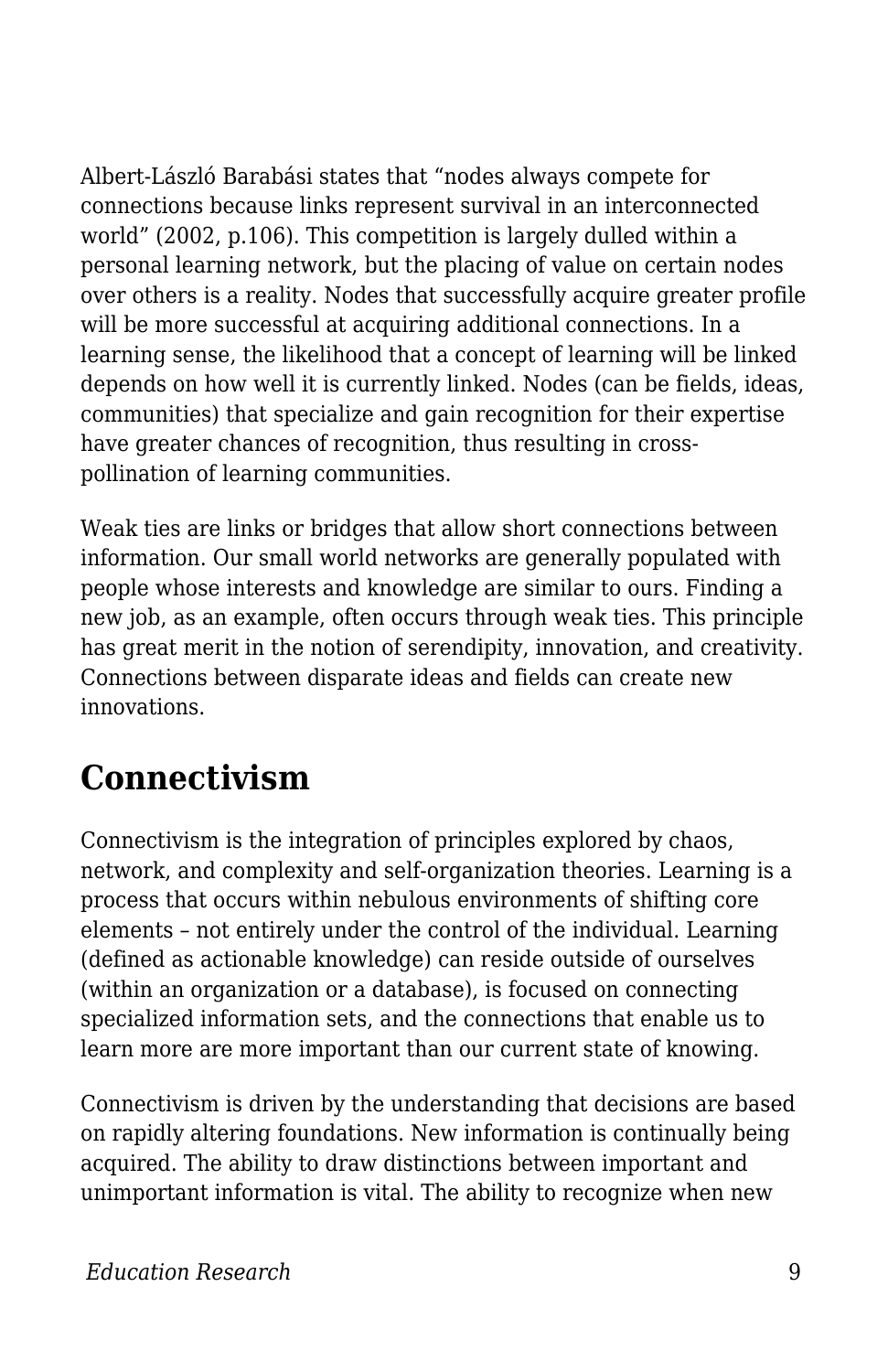information alters the landscape based on decisions made yesterday is also critical.

#### **Principles of connectivism:**

- Learning and knowledge rests in diversity of opinions.
- Learning is a process of connecting specialized nodes or information sources.
- Learning may reside in non-human appliances.
- Capacity to know more is more critical than what is currently known
- Nurturing and maintaining connections is needed to facilitate continual learning.
- Ability to see connections between fields, ideas, and concepts is a core skill.
- Currency (accurate, up-to-date knowledge) is the intent of all connectivist learning activities.
- Decision-making is itself a learning process. Choosing what to learn and the meaning of incoming information is seen through the lens of a shifting reality. While there is a right answer now, it may be wrong tomorrow due to alterations in the information climate affecting the decision.

Connectivism also addresses the challenges that many corporations face in knowledge management activities. Knowledge that resides in a database needs to be connected with the right people in the right context in order to be classified as learning. Behaviorism, cognitivism, and constructivism do not attempt to address the challenges of organizational knowledge and transference.

Information flow within an organization is an important element in organizational effectiveness. In a knowledge economy, the flow of information is the equivalent of the oil pipe in an industrial economy. Creating, preserving, and utilizing information flow should be a key organizational activity. Knowledge flow can be likened to a river that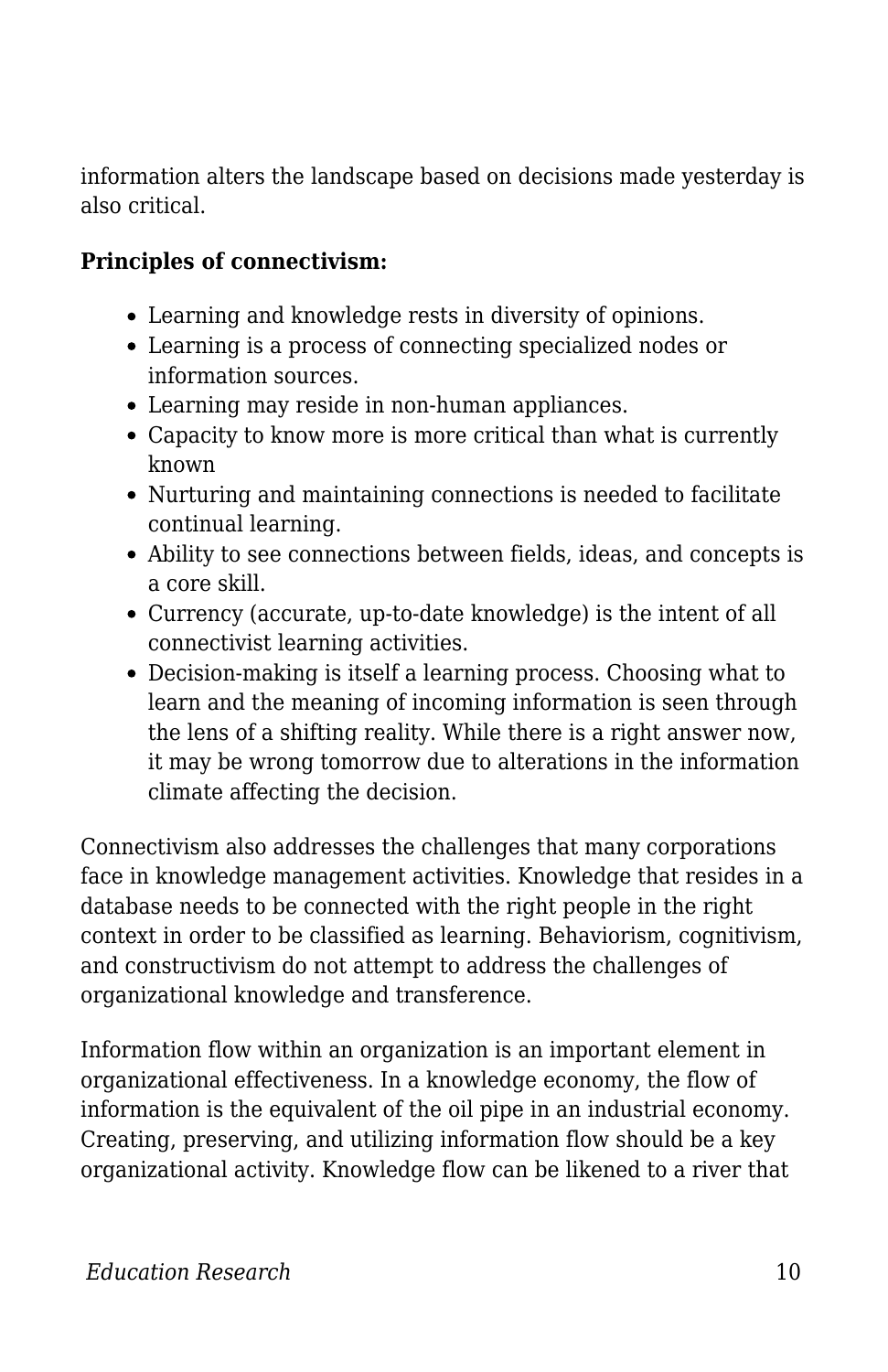meanders through the ecology of an organization. In certain areas, the river pools and in other areas it ebbs. The health of the learning ecology of the organization depends on effective nurturing of information flow.

Social network analysis is an additional element in understanding learning models in a digital era. Art Kleiner (2002) explores Karen Stephenson's "quantum theory of trust" which "explains not just how to recognize the collective cognitive capability of an organization, but how to cultivate and increase it". Within social networks, hubs are well-connected people who are able to foster and maintain knowledge flow. Their interdependence results in effective knowledge flow, enabling the personal understanding of the state of activities organizationally.

The starting point of connectivism is the individual. Personal knowledge is comprised of a network, which feeds into organizations and institutions, which in turn feed back into the network, and then continue to provide learning to individual. This cycle of knowledge development (personal to network to organization) allows learners to remain current in their field through the connections they have formed.

Landauer and Dumais (1997) explore the phenomenon that "people have much more knowledge than appears to be present in the information to which they have been exposed". They provide a connectivist focus in stating "the simple notion that some domains of knowledge contain vast numbers of weak interrelations that, if properly exploited, can greatly amplify learning by a process of inference". The value of pattern recognition and connecting our own "small worlds of knowledge" are apparent in the exponential impact provided to our personal learning.

John Seely Brown presents an interesting notion that the internet leverages the small efforts of many with the large efforts of few. The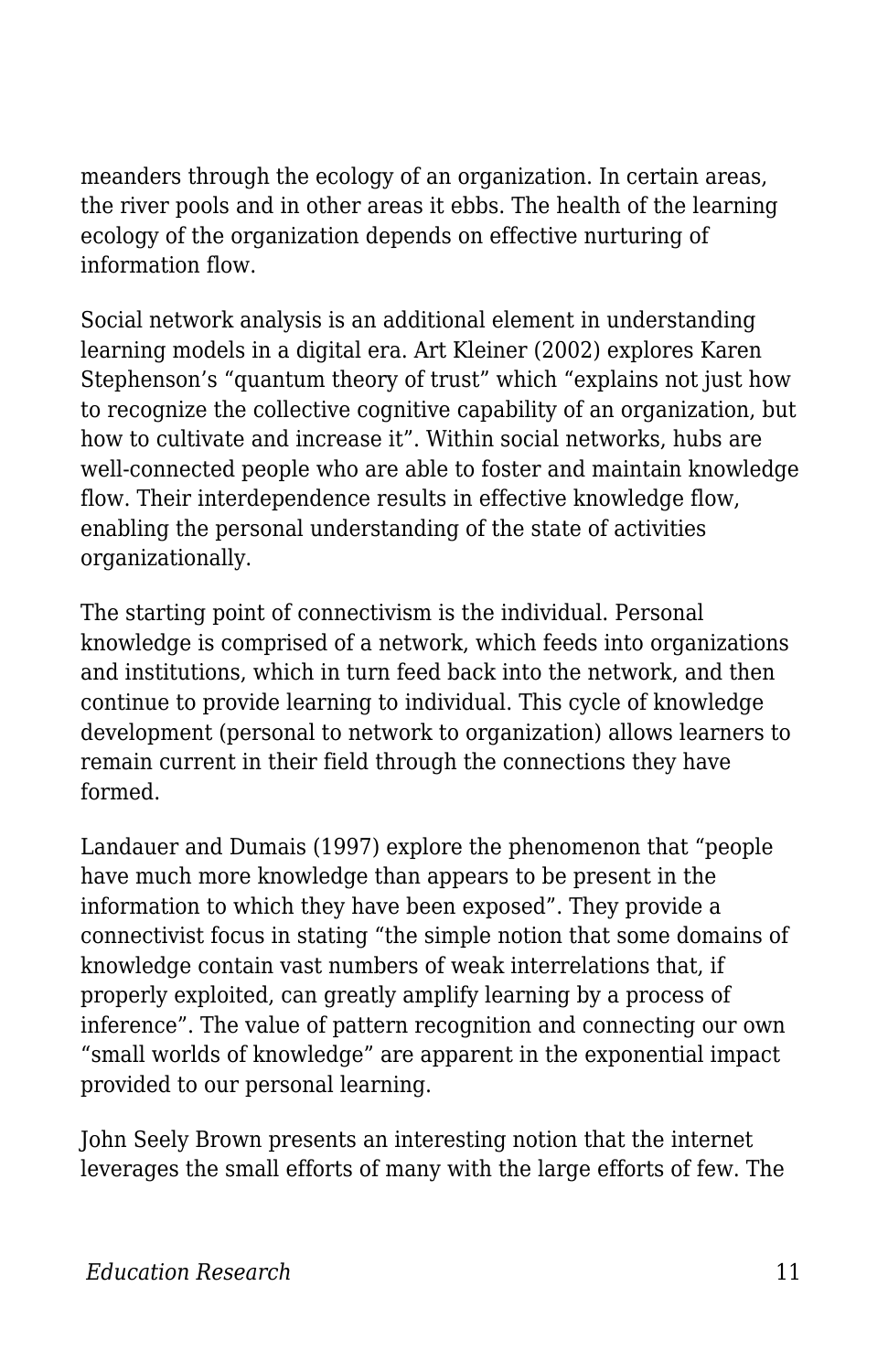central premise is that connections created with unusual nodes supports and intensifies existing large effort activities. Brown provides the example of a Maricopa County Community College system project that links senior citizens with elementary school students in a mentor program. The children "listen to these "grandparents" better than they do their own parents, the mentoring really helps the teachers…the small efforts of the many- the seniors – complement the large efforts of the few – the teachers." (2002). This amplification of learning, knowledge and understanding through the extension of a personal network is the epitome of connectivism.

### **Implications**

The notion of connectivism has implications in all aspects of life. This paper largely focuses on its impact on learning, but the following aspects are also impacted:

- Management and leadership. The management and marshalling of resources to achieve desired outcomes is a significant challenge. Realizing that complete knowledge cannot exist in the mind of one person requires a different approach to creating an overview of the situation. Diverse teams of varying viewpoints are a critical structure for completely exploring ideas. Innovation is also an additional challenge. Most of the revolutionary ideas of today at one time existed as a fringe element. An organizations ability to foster, nurture, and synthesize the impacts of varying views of information is critical to knowledge economy survival. Speed of "idea to implementation" is also improved in a systems view of learning.
- Media, news, information. This trend is well under way. Mainstream media organizations are being challenged by the open, real-time, two-way information flow of blogging.
- Personal knowledge management in relation to organizational knowledge management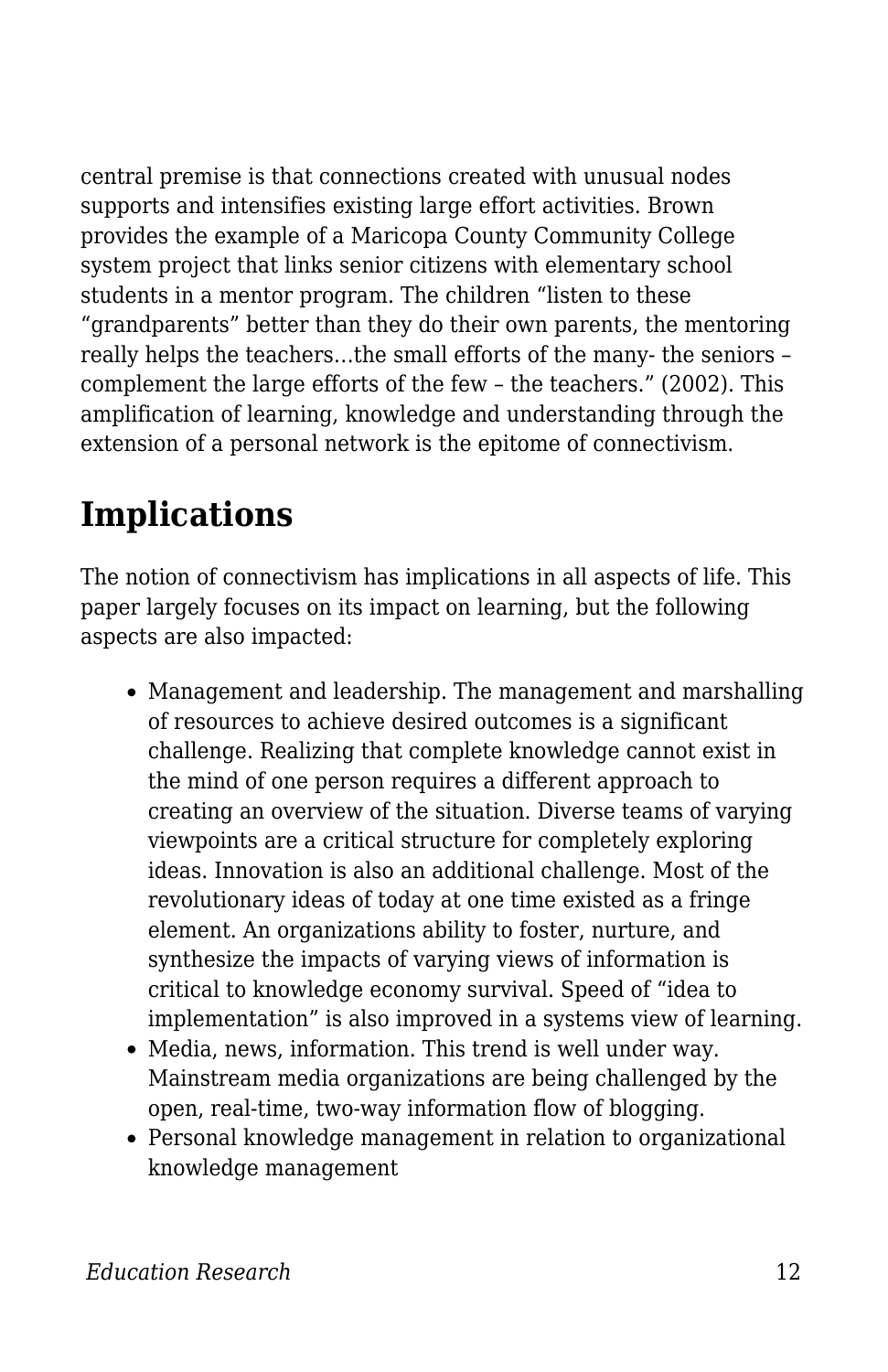• Design of learning environments

### **Conclusion**

The pipe is more important than the content within the pipe. Our ability to learn what we need for tomorrow is more important than what we know today. A real challenge for any learning theory is to actuate known knowledge at the point of application. When knowledge, however, is needed, but not known, the ability to plug into sources to meet the requirements becomes a vital skill. As knowledge continues to grow and evolve, access to what is needed is more important than what the learner currently possesses.

Connectivism presents a model of learning that acknowledges the tectonic shifts in society where learning is no longer an internal, individualistic activity. How people work and function is altered when new tools are utilized. The field of education has been slow to recognize both the impact of new learning tools and the environmental changes in what it means to learn. Connectivism provides insight into learning skills and tasks needed for learners to flourish in a digital era.

### **References**

Barabási, A. L. (2002) Linked: The New Science of Networks, Cambridge, MA, Perseus Publishing.

Buell, C. (undated). Cognitivism. Retrieved December 10, 2004 from [https://edtechbooks.org/-Gw.](http://web.cocc.edu/cbuell/theories/cognitivism.htm)

Brown, J. S. (2002). Growing Up Digital: How the Web Changes Work, Education, and the Ways People Learn. United States Distance Learning Association. Retrieved on December 10, 2004, from [https://edtechbooks.org/-Zw](http://www.usdla.org/html/journal/FEB02_Issue/article01.html)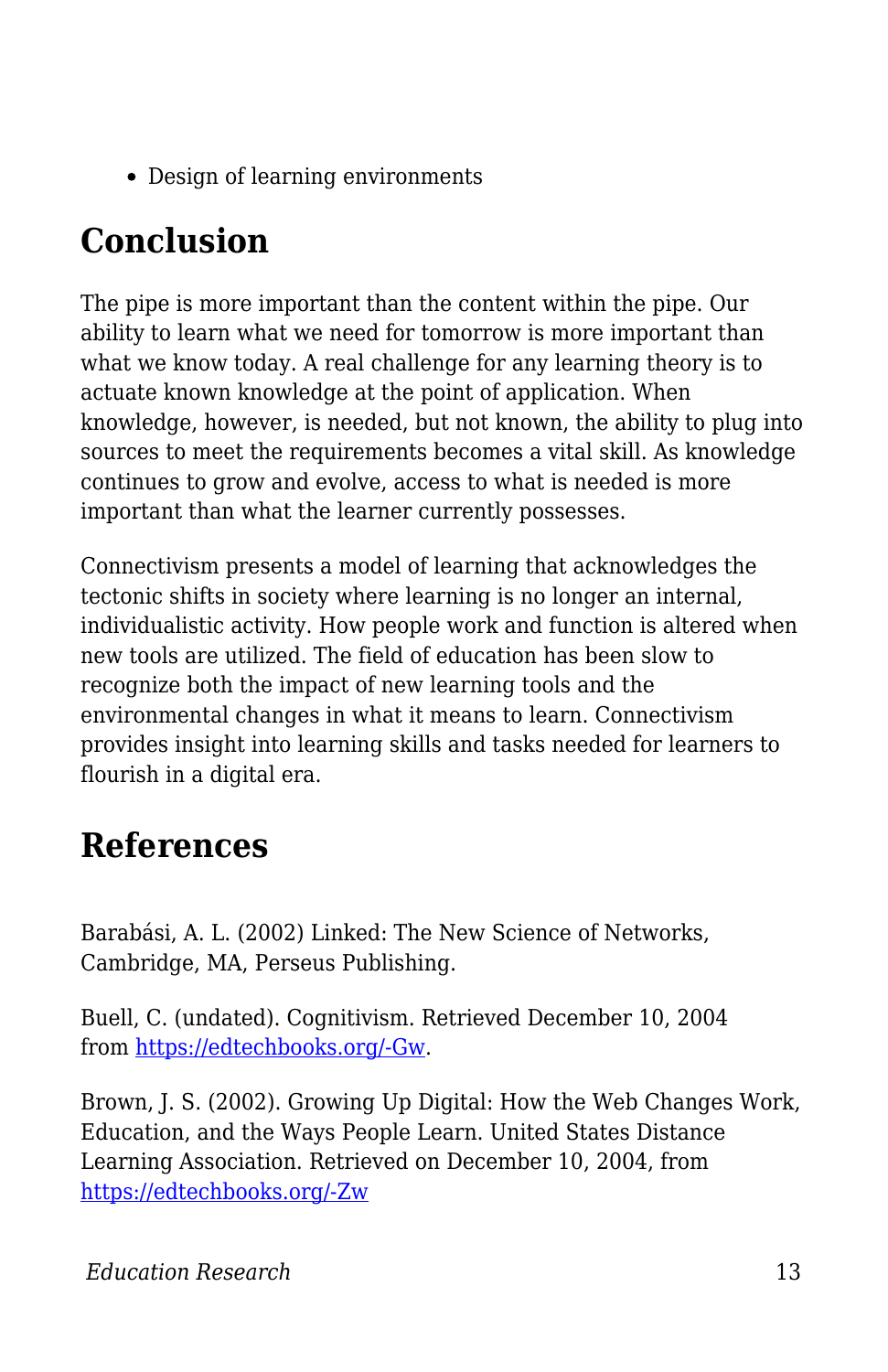Driscoll, M. (2000). Psychology of Learning for Instruction. Needham Heights, MA, Allyn & Bacon.

Gleick, J., (1987). Chaos: The Making of a New Science. New York, NY, Penguin Books.

Gonzalez, C. (2004). The Role of Blended Learning in the World of Technology. Retrieved December 10, 2004 from [https://edtechbooks.org/-Pt](http://www.unt.edu/benchmarks/archives/2004/september04/eis.htm).

Gredler, M. E. (2005). Learning and Instruction: Theory into Practice – 5th Edition, Upper Saddle River, NJ, Pearson Education.

Kleiner, A. (2002). Karen Stephenson's Quantum Theory of Trust. Retrieved December 10, 2004 from [https://edtechbooks.org/-bz](http://www.netform.com/html/s+b%20article.pdf).

Landauer, T. K., & Dumais, S. T. (1997). A Solution to Plato's Problem: The Latent Semantic Analysis Theory of Acquisition, Induction and Representation of Knowledge. Retrieved December 10, 2004 from [https://edtechbooks.org/-yt](http://lsa.colorado.edu/papers/plato/plato.annote.html).

Rocha, L. M. (1998). Selected Self-Organization and the Semiotics of Evolutionary Systems. Retrieved December 10, 2004 from [https://edtechbooks.org/-ju](http://informatics.indiana.edu/rocha/ises.html).

ScienceWeek. (2004). Mathematics: Catastrophe Theory, Strange Attractors, Chaos. Retrieved December 10, 2004 from [https://edtechbooks.org/-Dw](http://scienceweek.com/2003/sc031226-2.htm).

Stephenson, K. (2004). (Internal Communication, no. 36). What Knowledge Tears Apart, Networks Make Whole. Retrieved December 10, 2004 from [https://edtechbooks.org/-Mg.](http://www.netform.com/html/icf.pdf)

Vaill, P. B. (1996). Learning as a Way of Being. San Francisco, CA, Jossey-Blass Inc.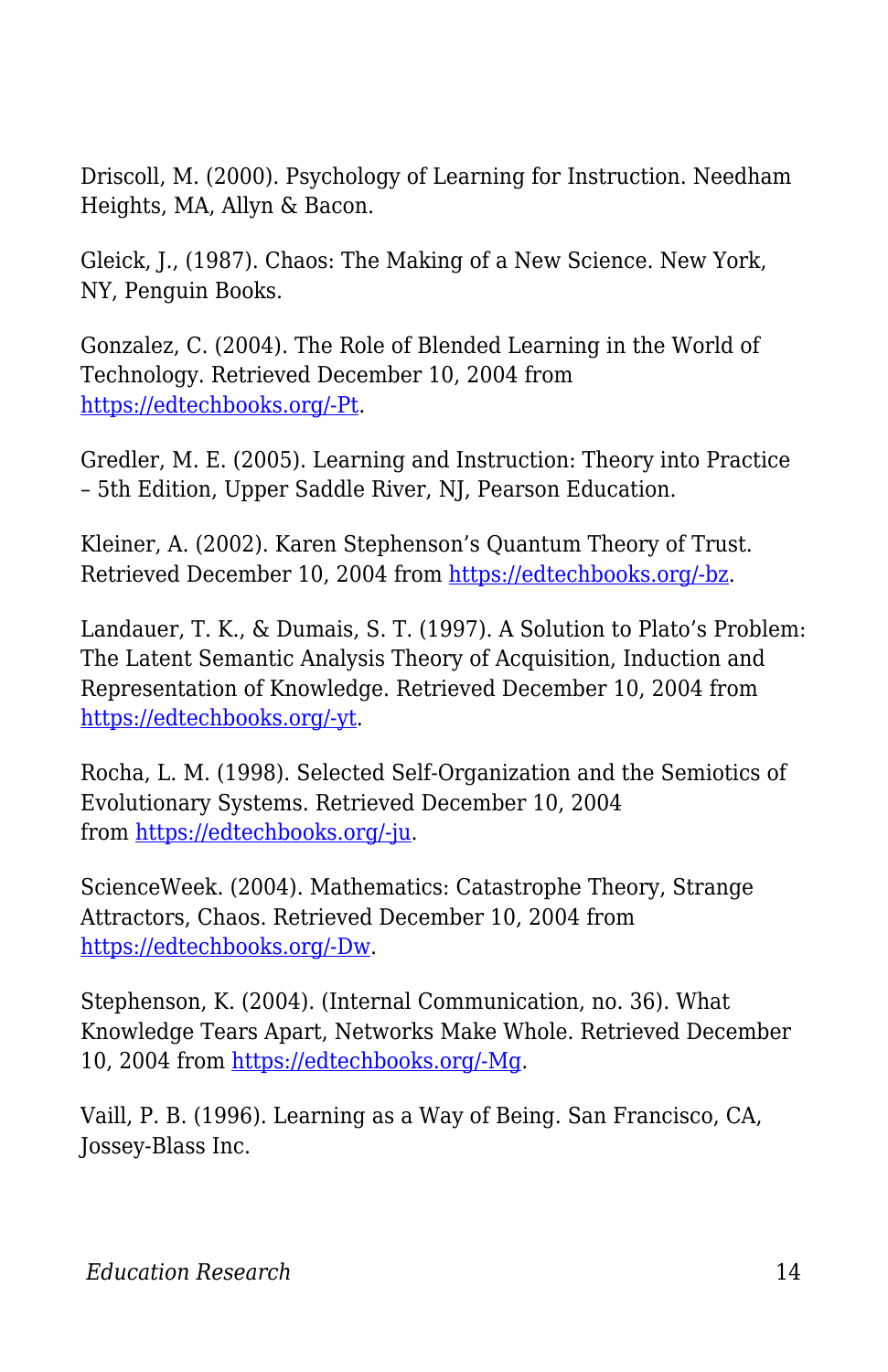Wiley, D. A., & Edwards, E. K. (2002). *Online self-organizing social systems: The decentralized future of online learning.* Retrieved December 10, 2004 from [https://edtechbooks.org/-Zn](http://wiley.ed.usu.edu/docs/ososs.pdf).